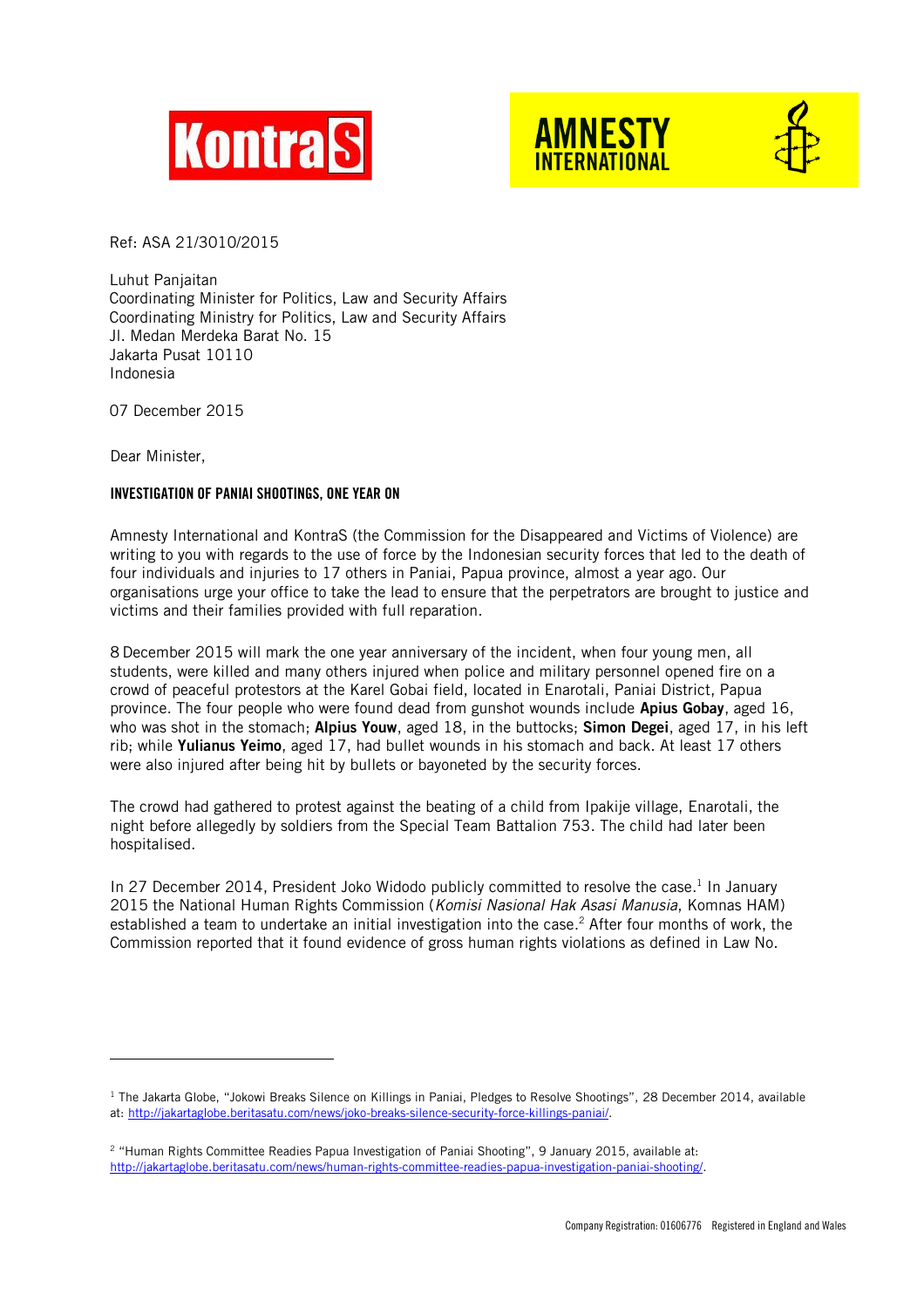26/2000 on Human Rights Courts, and recommended a pro-justicia inquiry team to undertake a more detailed investigation.<sup>3</sup>

Despite the fact that Komnas HAM has formed a pro-justicia inquiry team, the investigation has stalled due to an apparent lack of funds and an unwillingness from victims' families to allow the team to conduct exhumations. These families do not believe that the investigation will lead to conclusive convictions and so the exhumations are seen as an unwelcome disturbance of the memory of the victims.'

The police and military authorities have also reportedly each set up their own internal fact-finding investigations into the incident. These reports have yet to be made public and have not lead to criminal investigations.<sup>4</sup>

INDONESIA'S OBLIGATIONS TO FULLY INVETIGATE ALLEGED VIOLATIONS OF THE RIGHT TO LIFE AND OTHER ABUSE OF THE USE OF FORCE BY SECURITY FORCES

Amnesty International and KontraS acknowledge the right of police officers or other law enforcement officials to defend themselves and their duty to protect the safety of the public. This role should, however, be carried out in a way that ensures full respect for the right to life, liberty and security of all persons, including those suspected of crime. Use of force is subject to strict human rights safeguards as set out in the UN Code of Conduct for Law Enforcement Officials (1979) and the UN Basic Principles on the Use of Force and Firearms by Law Enforcement Officials (1990). The actions of the police may also contravene the Indonesian Chief of Police Regulation on the Use of Force in Police Action (No. 1/2009).<sup>5</sup>

Under international law and standards, law enforcement officials may use force only when strictly necessary and to the extent required to carry out a legitimate law enforcement objective; they must not use firearms except in defence against an imminent threat of death or serious injury. Allegations of arbitrary or abusive use of force by police or other security forces carrying out law enforcement duties must be fully investigated. States must conduct effective, impartial and independent investigations into allegations of human rights violations committed by law enforcement officials, including alleged violations of the right to life and crimes under international law, such as extrajudicial execution. The authorities must also ensure that victims of such violations and their families receive full and effective reparations, including compensation.

If sufficient admissible evidence exists, those suspected of criminal responsibility - including persons with command responsibility who gave unlawful orders or who knew or should have known that those under their command were resorting to unlawful use of force and who did not take measures to prevent it - should be prosecuted in in civilian courts in proceedings which meet international fair trial without recourse to the death penalty.

-

<sup>&</sup>lt;sup>3</sup> Radio New Zealand International, "Indonesia's Human Rights Commission calls for new Paniai probe", 14 April 2015, available at: [http://www.radionz.co.nz/international/programmes/datelinepacific/audio/20174569/indonesia's-human-rights-commission](http://www.radionz.co.nz/international/programmes/datelinepacific/audio/20174569/indonesia)[calls-for-new-paniai-probe.](http://www.radionz.co.nz/international/programmes/datelinepacific/audio/20174569/indonesia)

<sup>4</sup> *The Jakartapost*, "Papua Police investigate Paniai shooting", 10 December 2014, available at: [http://www.thejakartapost.com/news/2014/12/10/papua-police-investigate-paniai-shooting.html,](http://www.thejakartapost.com/news/2014/12/10/papua-police-investigate-paniai-shooting.html) *Antaranews*, "*Pangdam Cenderawasih ingin kasus Paniai dibongkar* [Cendrawasih regional Chief of Army wants Paniai case resolved]", 26 March 2015, available at[: http://papua.antaranews.com/berita/449511/pangdam-cenderawasih-ingin-kasus-paniai-dibongkar.](http://papua.antaranews.com/berita/449511/pangdam-cenderawasih-ingin-kasus-paniai-dibongkar)

<sup>&</sup>lt;sup>5</sup> The Regulation provides that, among other things, force should be used only as a last resort, in proportion to the threat posed, and should be designed to minimize damage or injury.